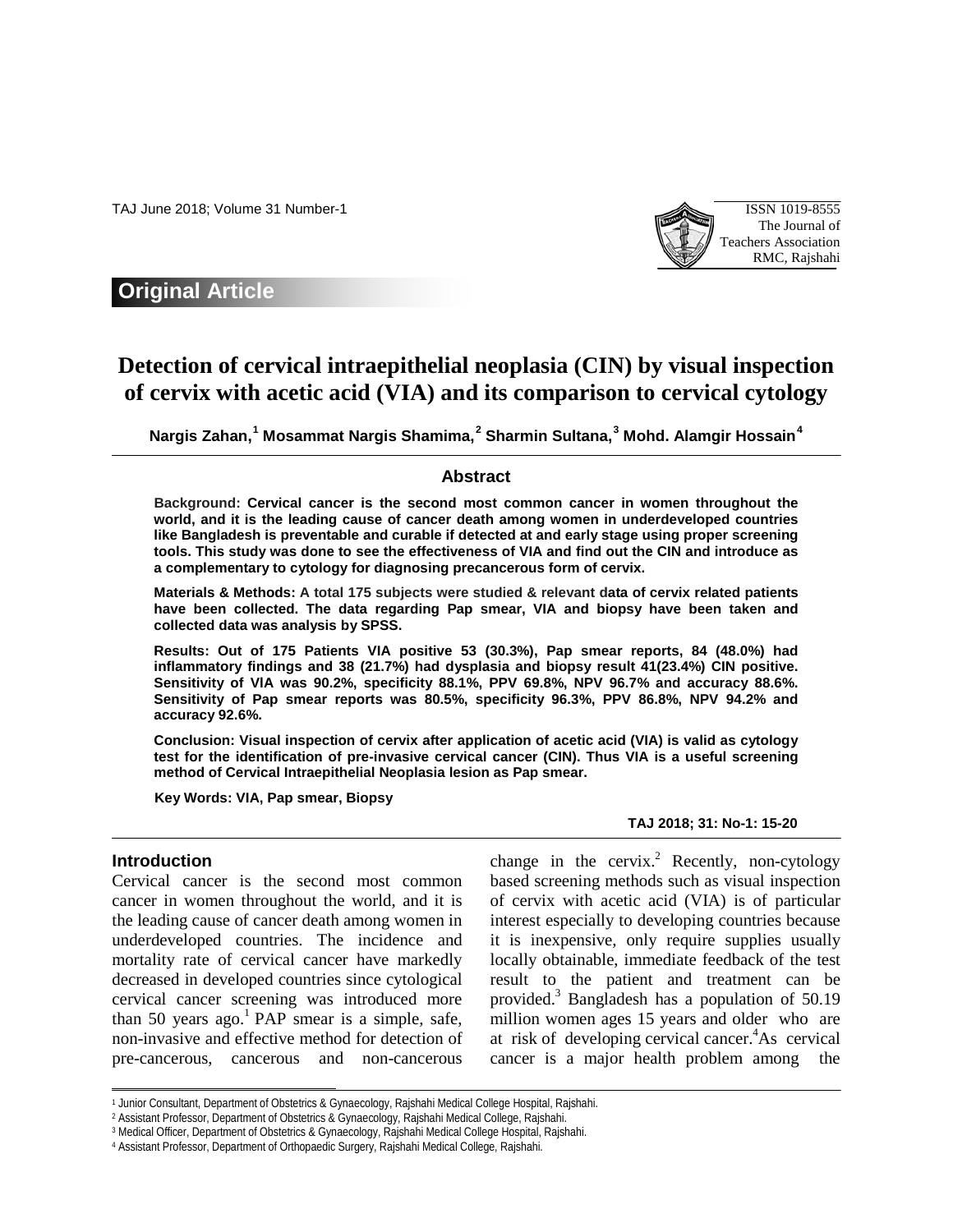women of Bangladesh needs screening programme at the national level that identified it's at precancerous stage and if treated successfully, the lesion do not develop into invasive cancer. As Bangladesh is a low resource developing country needs a suitable screening test that should have cost benefit, acceptability, repeatability & validity (sensitivity & specificity). Visual Inspection of cervix with acetic acid performed by field level be a feasible method for screening cervical cancer in the present socio-economic context of Bangladesh as it fulfills all the criteria of an ideal screening method. Besides this, emphasis was also given on the community involvement & motivation by developing awareness of screening test.

This study was done to see the effectiveness of VIA and find out the efficacy of this procedure in detecting cervical intraepithelial neoplasia (CIN) and introduce as a substitute or complementary to cytology for diagnosing precancerous form of cervix.

# **Materials and Methods**

In this Cross Sectional comparative study carried out 175 women of age group between 20-55 From July 2011 to June 2013 of Outpatient Department of Obstetrics and Gynecology, Rajshahi Medical College Hospital, Rajshahi. Data have been collected from the respondents as per pre-tested data collection sheet by face to face interview after taking prior informed consent from them. **Pattern Of Patients Characteristics :** Age, Education, Occupation, Marital status, Age of  $1<sup>st</sup>$  marriage, Duration of marriage (years), Parity, Contraception, Past history of STD, Husband's history of past STD, Complaints of whitish discharge, itching, post coital bleeding, post menopausal bleeding. **Method Of Cytology, Via & Biopsy:** The patient were asked to evacuate bladder and lie down on the examination table in modified lithotomy position then per speculum examination of cervix and vagina was done. After removing excess discharge the squamocolumner junction was visualized with the hooked end of Ayre's spatula squamocolumnar junction was scraped gently and rotated 360 degree twice to obtain a sample has been prepared across glass slide by spreading the specimen and fixed immediately in 95% ethyl alcohol and stained by Papanicolaou stain, the Paps slides were read by cytologists using Bethesda system, pap smears showing –CIN, ASC-US, ASC-H, invasive cancer. Then method of VIA- the patients were explained about VIA procedure, then cervix was painted with gauze swab soaked with 5% acetic acid and reinspected by naked eye after 1 minute. VIA will be considered +ve if demarcated acetowhite lesions visualized close to the transformation zone In the cervix. Finally, biopsy was taken all cases with the help of cervical punch biopsy forcep. The tissues were then fixed with 4% formalin, leveling properly and sent to the pathology department of Rajshahi Medical College laboratory. Abnormalities outside the transformation zone considered negative. Biopsy with features of HPV, CIN, AIS or glandular dysplasia were considered +ve. Results were than complied and analyzed, sensitivity, specificity, positive predictive value (PPV), negative predictive value (NPV) and accuracy was than calculated for Pap Smear, VIA and compared with that of gold standard biopsy result.

#### **Results**

Total 175 subjects were studied in Outpatient Department of Obstetrics and Gynecology, Rajshahi Medical College Hospital. The relevant data regarding Pap smear, visual inspection of cervix with acetic acid (VIA) and biopsy have been taken and collected data was tabulated for findings convenient results. The observation and findings about the Age, P/S finding of cervix, VIA, cytology and biopsy and desired outcome have been shown in different tables and figures. The age distribution of 175 patients subjects is shown in table-I.

|  | <b>Table I</b> : Age distribution of the subjects $(n=175)$ . |  |  |
|--|---------------------------------------------------------------|--|--|
|  |                                                               |  |  |

| Age (yrs.) | frequency | $\frac{0}{0}$ | Mean $\pm 2SD$ |
|------------|-----------|---------------|----------------|
| $20 - 25$  | 12        | 6.9           |                |
| $26-30$    | 45        | 25.7          |                |
| 31-35      | 29        | 16.6          |                |
| $36-40$    | 33        | 18.8          | $(36+2x8.0)$   |
| 41-45      | 34        | 19.4          | $=36+16.0$     |
| $46 - 50$  | 15        | 8.6           |                |
| $51 - 55$  |           | 4.0           |                |
| Total      | 175       | 100.0         |                |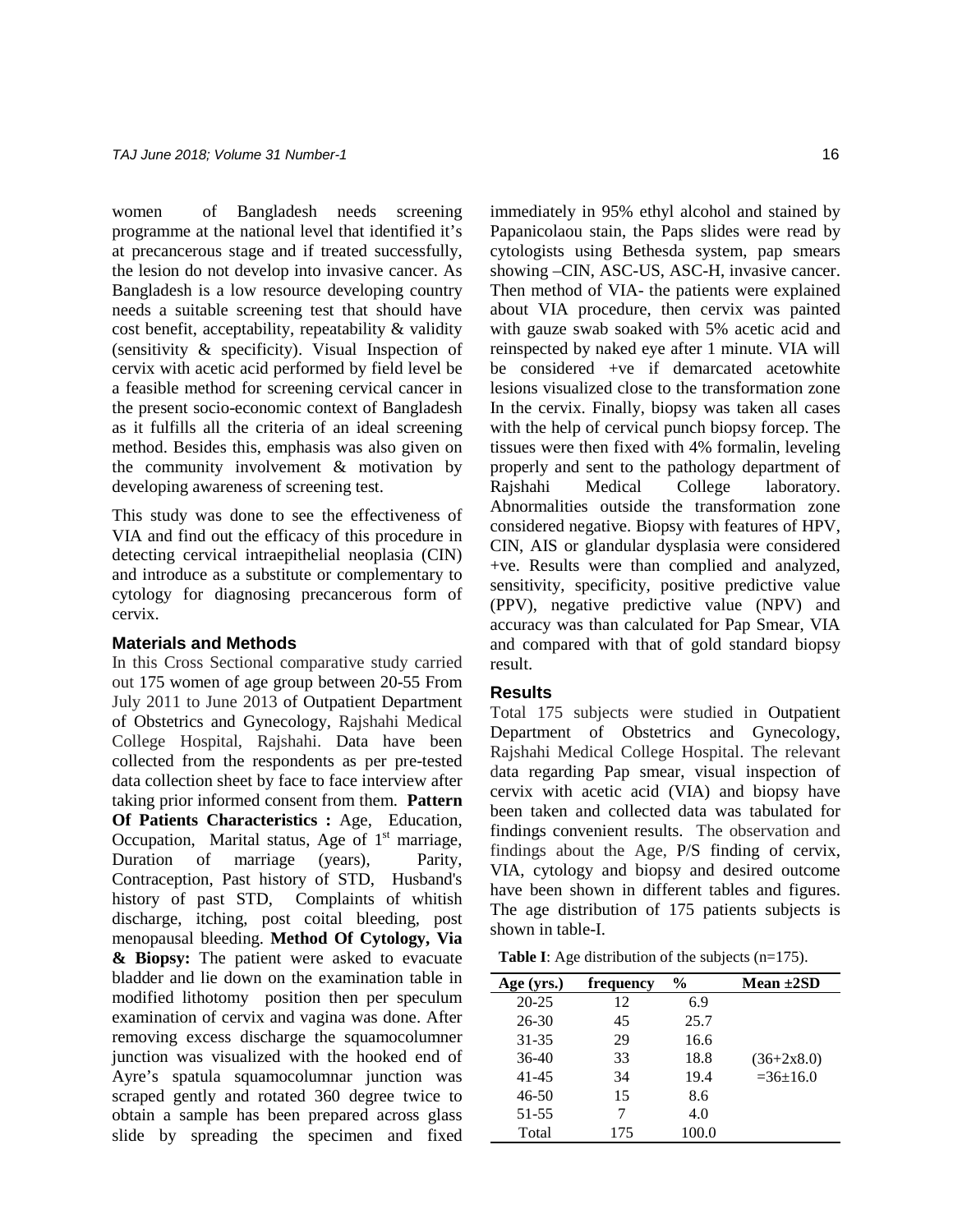This study included 175 patients who were undergone Pap test, VIA and biopsy for screening of pre-invasive carcinoma of cervix. The age range  $20 -55$  years  $&$  the mean age  $(\pm 2SD)$  was 36.0 $\pm 16.0$  years

**Table II:** Result of cytology**:**

| <b>Cytology</b><br>report | <b>Frequency</b> | <b>Percentage</b> |
|---------------------------|------------------|-------------------|
| Normal                    | 53               | 30.3              |
| Inflammatory              | 84               | 48.0              |
| Dysplasia:                | 38               | 21.7              |
| Mild                      | 19               | 10.9              |
| Moderate                  | 10               | 5.7               |
| Severe                    | 9                | 5.1               |
| Total                     | 175              | 100               |

Out of all patients 53 (30.3%) had normal Pap smear reports, 84 (48.0%) had inflammatory findings and rests 38 (21.7%) had dysplasia (mild 10.9%, moderate 5.7% & severe 5.1%)

#### **Table III:** Result of VIA:

| VIA Finding | Frequency | Percentage |
|-------------|-----------|------------|
| Positive    | 53        | 30.3       |
| Negative    | 122       | 69.7       |
| Total       | 175       | 100        |

Out of all patients 53 (30.3%) had VIA positive and 122 (69.7%) had VIA negative findings

|  |  | <b>Table VI:</b> findings of Pap's VIA and biopsy |  |
|--|--|---------------------------------------------------|--|
|--|--|---------------------------------------------------|--|

| <b>Tests reports</b>        |          | <b>Frequen</b> | <b>Percent</b> |
|-----------------------------|----------|----------------|----------------|
|                             |          | сy             |                |
| Pap's                       | Positive | 38             | 21.7           |
| reports:<br>Negative        |          | 137            | 78.3           |
| Positive<br>VIA             |          | 53             | 30.3           |
| Negative<br><b>Findings</b> |          | 122            | 69.7           |
| Positive<br><b>Biopsy:</b>  |          | 41             | 23.4           |
|                             | Negative | 134            | 76.6           |
|                             |          |                |                |

|          | <b>Table VII:</b> Correlation of Cytology findings |                |       |  |  |  |  |
|----------|----------------------------------------------------|----------------|-------|--|--|--|--|
|          | and biopsy reports $(n=175)$                       |                |       |  |  |  |  |
| Pap      | <b>Biopsy</b>                                      |                | Total |  |  |  |  |
| reports  |                                                    |                |       |  |  |  |  |
|          | Positive                                           | Negative       |       |  |  |  |  |
| Positive | 33                                                 | 8              | 38    |  |  |  |  |
|          | True $(+)$ ve                                      | False $(+)$ ve |       |  |  |  |  |
|          | (TP)                                               | (FP)           |       |  |  |  |  |
| Negative | 8                                                  | 129            | 137   |  |  |  |  |
|          | False (-)ve                                        | True (-)ve     |       |  |  |  |  |
|          | (FN)                                               | TN)            |       |  |  |  |  |
| Total    | 41                                                 | 134            | 175   |  |  |  |  |

Sensitivity  $=TP/(TP+FN)$ ; Specificity  $=TN/(FP+TN)$ ; PPV=TP/(TP+FP); NPV=TN/(FN+TN)

Accuracy  $=(TP+TN)/(TP+FP+FN+TN)$ 

**Table VIII:** Correlation of VIA findings and biopsy reports  $(n=175)$ 

| VIA      | <b>Biopsy</b>        | <b>Total</b>   |     |
|----------|----------------------|----------------|-----|
| reports  | Positive<br>Negative |                |     |
| Positive | 37<br>16             |                | 53  |
|          | True $(+)$ ve        | False $(+)$ ve |     |
|          | (TP)                 | (FP)           |     |
| Negative |                      | 118            | 122 |
|          | False (-) ve         | True $(-)$ ve  |     |
|          | (FN)                 | (TN)           |     |
| Total    | 41                   | 134            | 175 |



**Figure 2**: Validity of screening test in detecting dysplastic lesion of uterine cervix.

Among the validity test the Sensitivity, specificity, PPV, NPV and accuracy of VlA and Pap smear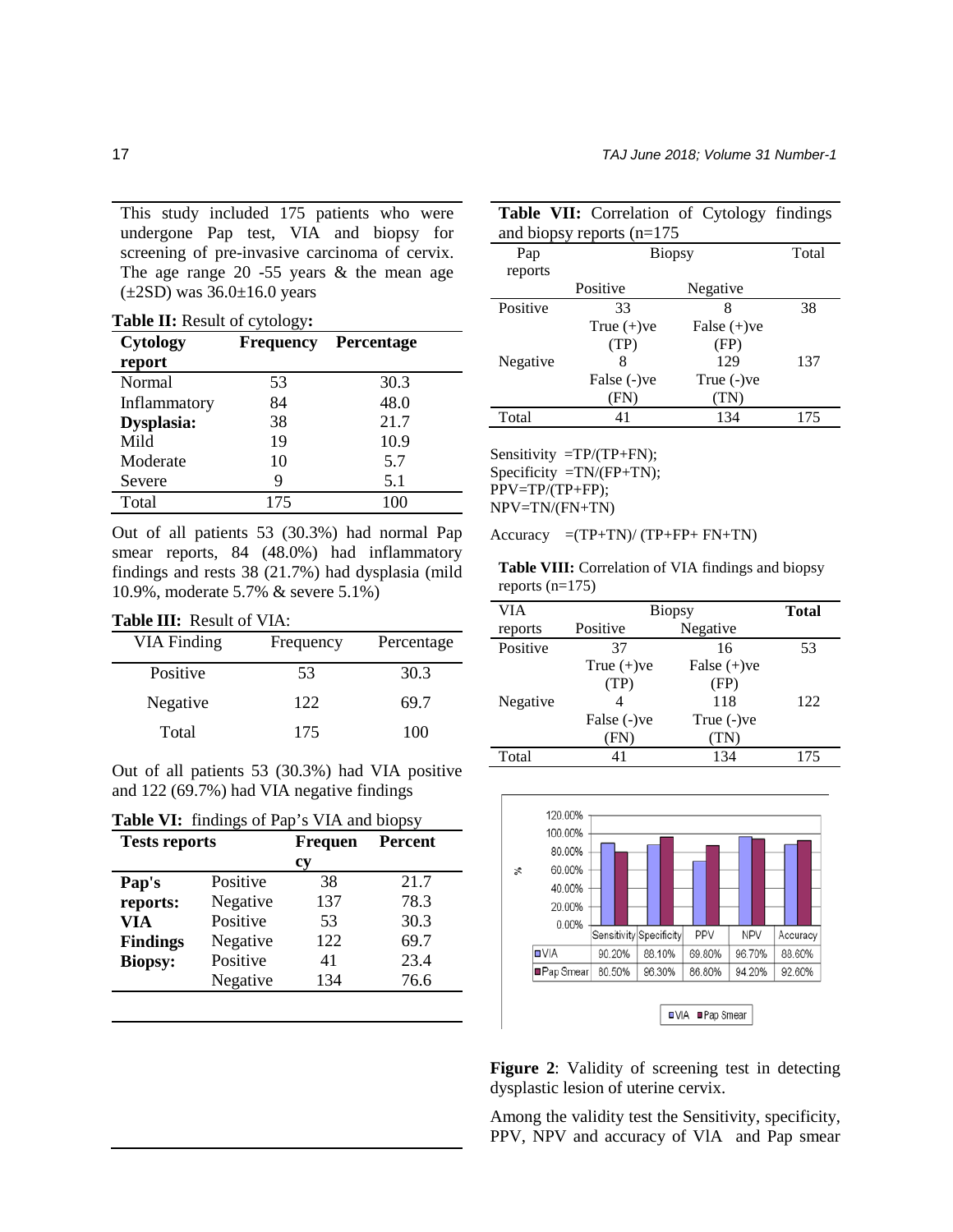reports were 90.20%, 88.10%, 69.80%,96.70% , 88.6%. and 80.50%, 96.30%, 86.80%, 94.20%, 92.60% respectively

**Table-X: Comparison of diagnostic values of VIA & Pap smear by other studies:**

| Study                | Screening test | Sensitivity (%) | Specificity | <b>PPV</b> | <b>NPV</b> |
|----------------------|----------------|-----------------|-------------|------------|------------|
|                      |                |                 | $(\% )$     | $(\%)$     | (%)        |
| <b>Present Study</b> | VIA.           | 90.2            | 88.1        | 69.8       | 96.7       |
|                      | Pap smear      | 80.5            | 96.3        | 86.8       | 94.2       |
| Basu et al.          | VIA            | 55.7            | 82.1        | 6.2        | 98.9       |
| (2003)               | Pap smear      | 29.5            | 92.3        | 7.9        | 98.3       |
| Hegde et al.         | VIA.           | 70.8            | 95.0        | 62.9       | 96.5       |
| (2011)               | Pap smear      | 83.0            | 98.0        | 80.0       | 97.9       |
| Rana et al.          | VIA            | 93.0            | 90.0        | 62.5       | 98.0       |
| (2010)               | Pap smear      | 83.0            | 97.0        | 83.0       | 97.0       |
| Bhatla et al.        | VIA.           | 100.0           | 53.3        | 15.7       | 100.0      |
| (2007)               | Pap smear      | 62.5            | 94.7        | 50.0       | 96.07      |
| Ghaemmaghami         | VIA            | 74.0            | 94.0        | 68.1       | 95.5       |
| et al. (2003)        | Pap smear      | 72.0            | 90.2        | 55.7       | 94.9       |

## **Discussion**

In our study, 175 women who attended department of Obstetrics & Gynecology outdoor in Rajshahi Medical college Hospital with various presenting symptoms .Similar studies were performed at different hospital in different countries. Goel et al.  $(2005)^5$  examined 400 women, Hegde et al.  $(2011)^6$  conducted about 225 pts, Ghaemmaghami et al.  $(2003)^1$  compared VIA with pap smear about 1200 eligible women. Tayyeb et al.  $(2003)^7$ examined 540 women. JHPIEGO  $(1999)^8$  10934 women were screened in 2 phase.

In this study 20-55 age group women were involved, study done by Goel et al.<sup>5</sup> took 30-34 age group whereas Hegde et al.<sup>6</sup> conducted women age 20- 55  $\&$  Denny L<sup>9</sup> conducted screening program in 35-65 age. In our study patient were attended with common complaints of per vaginal discharge as foul smell, blood stain discharge, discharge with itching, post coital bleeding, post menopausal bleeding etc. All the women were married & majorities were sexually active. Maximum participants were house wife & middle to lower economic class. Per speculum examination of cervix in this study showed some apparently healthy, some ectropion, hypertrophied, oedematous & some had nabothian cyst.

This type of study was multi disciplinary approach and different study done by different way involved Gynecologist, pathologist, Oncologist. In this study VIA, Pap smear, Biopsy all done by gynecologist, study conducted by Bhatla et al.<sup>3</sup>, Goel et al.<sup>5</sup>, Hegde et al.<sup>6</sup> a gynecologist performed the procedure. In contrast trained nurses & midwives were also involved in few studies. This study compared VIA with Pap smear with gold standered method biopsy but other study like Hegde et al. $6$  compared VIA with Pap smear with colposcopy guided biopsy only +ve cases, Sankaranarayanan et al. $^{10}$  study VIA with cytology  $&$  +ve cases only biopsy, Basu et al.<sup>11</sup> evaluated the performance of VIA, VIAM, & cytology with biopsies all patients, Goel et al.<sup>5</sup> used VIA, cytology & colposcopy, in addition they also done LLETZ (large loop excision of transformation zone) instead of biopsy. Khan S et al. $<sup>2</sup>$  VILI (</sup> visual inspection with Lugols Iodine), VIA & cytology done  $\&$  +ve cases sent for colposcopy guided biopsy. In this study VIA test as a screening test to detect pre invasive carcinoma of cervix compared with Pap smear test. From 175 cases 53(30.3%) were VIA +ve & 38(21.7%) had abnormal pap smear test. In many literature reviews, we found minimum variation. In Sankaranarayanan et al.  $(1998)^{10}$  study 9.9% VIA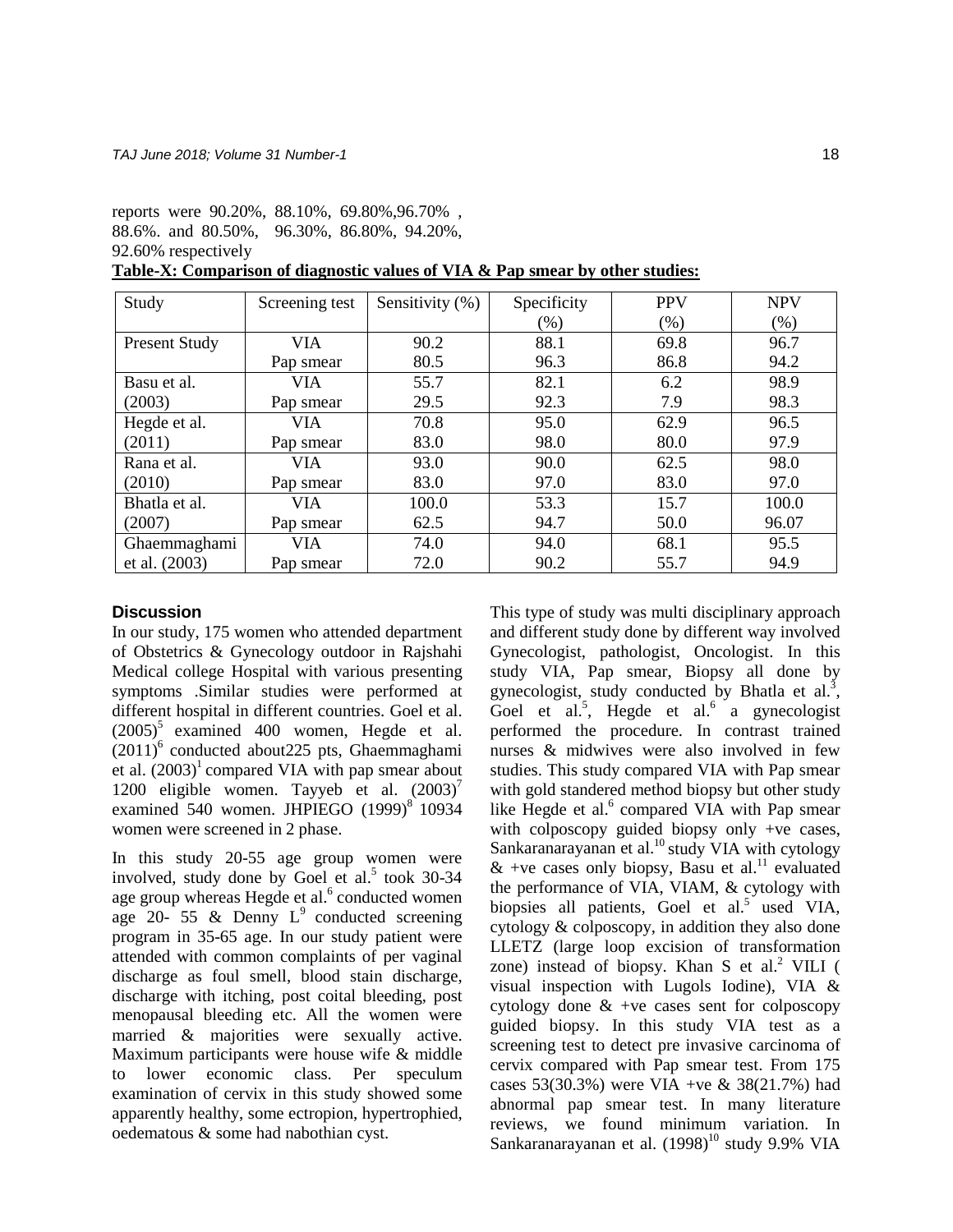+ve & 16.2% abnormal pap smear. IN another study Serian et al.  $(2005)^{12}$  VIA were 11.6% +ve & Pap smear were 2.2% abnormal. In study done by Rana et al.  $(2010)^{13}$  24% were VIA +ve & 12% were pap +ve. In Ghaemmaghanni et al.  $(2004)^1$ study 16.1% of patients were VIA +ve & 19% were Pap smear +ve. Hegde et al.  $(2011)^6$  studies VIA was +ve 27(12%) & Pap smear was 26(11.7%).

Differences in that population might be the reason for these differences in the results of the tests. The wide range is due to difference in interpretation, since few studies used nurses, paramedical and also other health workers to do the test. It also depends on the study population since few studies were done on symptomatic hospital based population and others as a mass screening test. Rajshahi Medical College Hospital is a referral hospital so it might be acceptable if consider our subjects as a high risk population and there would be more abnormal screening test results compared to general population.

VIA test compared to Pap smear had a higher value of sensitivity and NPV, lower value of specificity and PPV and similar value in case of accuracy in our study. Its sensitivity was 90.2% compared to Pap smear 80.5%. Specificity of VIA was 88.1% and for Pap smear this was 96.3% and PPV of VIA 69.8% and Pap smear 86.8% , NPV of VIA was 96.7% and Pap smear was 94.2%. In our study accuracy of VIA was 88.6% and Pap smear was 92.6%.

Comparison of diagnostic values of VIA and Pap smear by some other studies is shown in table no-10. This study showed a higher sensitivity (90.2%) of VIA than cytology (80.5%) but low specificity ( 88.1%) of VIA than cytology(96.3%). The low specificity of VIA in our study was due to a large number of inflammatory smear that showed acetowhite appearance. The wide variation in different study result lies in the number of screeners, different study setting, providers, study protocols and lack of uniform criteria. In this study chi square test was done to know the association between VIA and Pap smear findings and the result was statistically insignificant.

## **Conclusion**

The study finds that detection rate of early lesions as moderate to severe dysplasia of cervix using VIA is comparable to Pap smear in sensitivity and specificity and usefulness. Advantage of VIA to Pap smear include higher sensitivity, low costs and immediately result that overcomes the problem of loss to follow up that occurs in cytology based program. As VIA is cheap, easy procedure, can be done in simple setup, dose not require laboratory infrastructure, procedure is noninvasive, safe & not painful and allows women to get instant result, therefore women are willingly to accept VIA screening. So we can conclude that VIA is valid as cytology to detection of precursors of cervical cancer is a suitable screening modality for large population in low resource setting in developing countries.

#### **References**

- 1. Ghaemmaghami F, Modarres Gilani M, Marjani M, Mousavi A. Assessment of visual inspection with acetic acid (via) as a screening test for cervical neoplasia in comparison with cytologic screening. Acta Medica Iranica. 2003; 41(4): 248-50
- 2. Khan S, Jha R, Pant PR. Accuracy of cytology, visual inspection with acetic acid or lugol's iodine in cervical cancer screening. N J Obstet Gynecol. 2007; 2(2): 48-53
- 3. [Bhatla](http://www.indianjcancer.com/searchresult.asp?search=&author=Neerja+Bhatla&journal=Y&but_search=Search&entries=10&pg=1&s=0) N, [Mukhopadhyay](http://www.indianjcancer.com/searchresult.asp?search=&author=A+Mukhopadhyay&journal=Y&but_search=Search&entries=10&pg=1&s=0) A , [Joshi](http://www.indianjcancer.com/searchresult.asp?search=&author=S+Joshi&journal=Y&but_search=Search&entries=10&pg=1&s=0) S, [Kumar](http://www.indianjcancer.com/searchresult.asp?search=&author=A+Kumar&journal=Y&but_search=Search&entries=10&pg=1&s=0) A , [Kriplani](http://www.indianjcancer.com/searchresult.asp?search=&author=A+Kriplani&journal=Y&but_search=Search&entries=10&pg=1&s=0) A, [Pandey](http://www.indianjcancer.com/searchresult.asp?search=&author=RM+Pandey&journal=Y&but_search=Search&entries=10&pg=1&s=0) RM. Visual inspection for cervical cancer screening; evaluation by doctor versus paramedical worker. Indian J Cancer. 2007; 41(1): 32-36
- 4. WHO/ICO Infonnaticn Centre on HPV and related Cancer (HPV Information Centre). Updated Summery report on HPV and cervical cancer statistics in Bangladesh. 2010. Available in [www.who.int/hpvcentre](http://www.who.int/hpvcentre)
- 5. Goel A, Gandhi G, Batra S, Bhambhani S, Zutshi V et al. Visual inspection of the cervix with acetic acid for ervical intraepithelial lesions. Int J Gynecol Obstet. 2005; 88: 25-30
- 6. Hegde D, Shetty H, Shetty P K, Rai S, Manjeera L, Vyas N. Diagnostic value of VIA comparing with conventional pap smear in the detection of colposcopic biopsy proved CIN. K S Hegde Medical Academy, Karnataka, India. 2011; 9: 134-39
- 7. [Tayyeb R,](http://www.ncbi.nlm.nih.gov/pubmed?term=Tayyeb%20R%5BAuthor%5D&cauthor=true&cauthor_uid=12718787) [Khawaja NP,](http://www.ncbi.nlm.nih.gov/pubmed?term=Khawaja%20NP%5BAuthor%5D&cauthor=true&cauthor_uid=12718787) [Malik N.](http://www.ncbi.nlm.nih.gov/pubmed?term=Malik%20N%5BAuthor%5D&cauthor=true&cauthor_uid=12718787) Comparison of visual inspection of cervix and Pap smear for cervical cancer screening. [J Coll Physicians Surg](http://www.ncbi.nlm.nih.gov/pubmed/12718787)  [Pak.](http://www.ncbi.nlm.nih.gov/pubmed/12718787) 2003; 3(4): 201-3